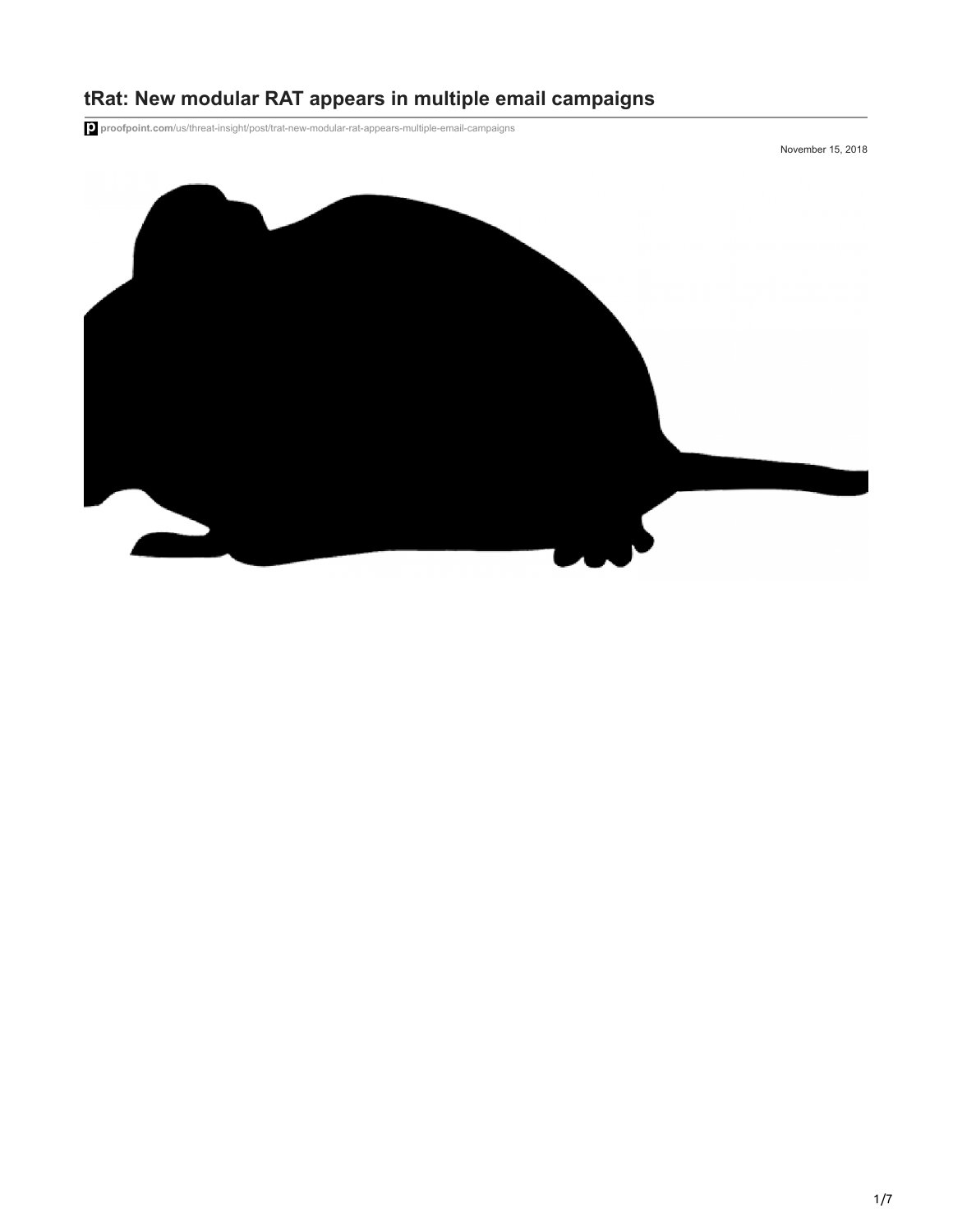

November 15, 2018 Proofpoint Staff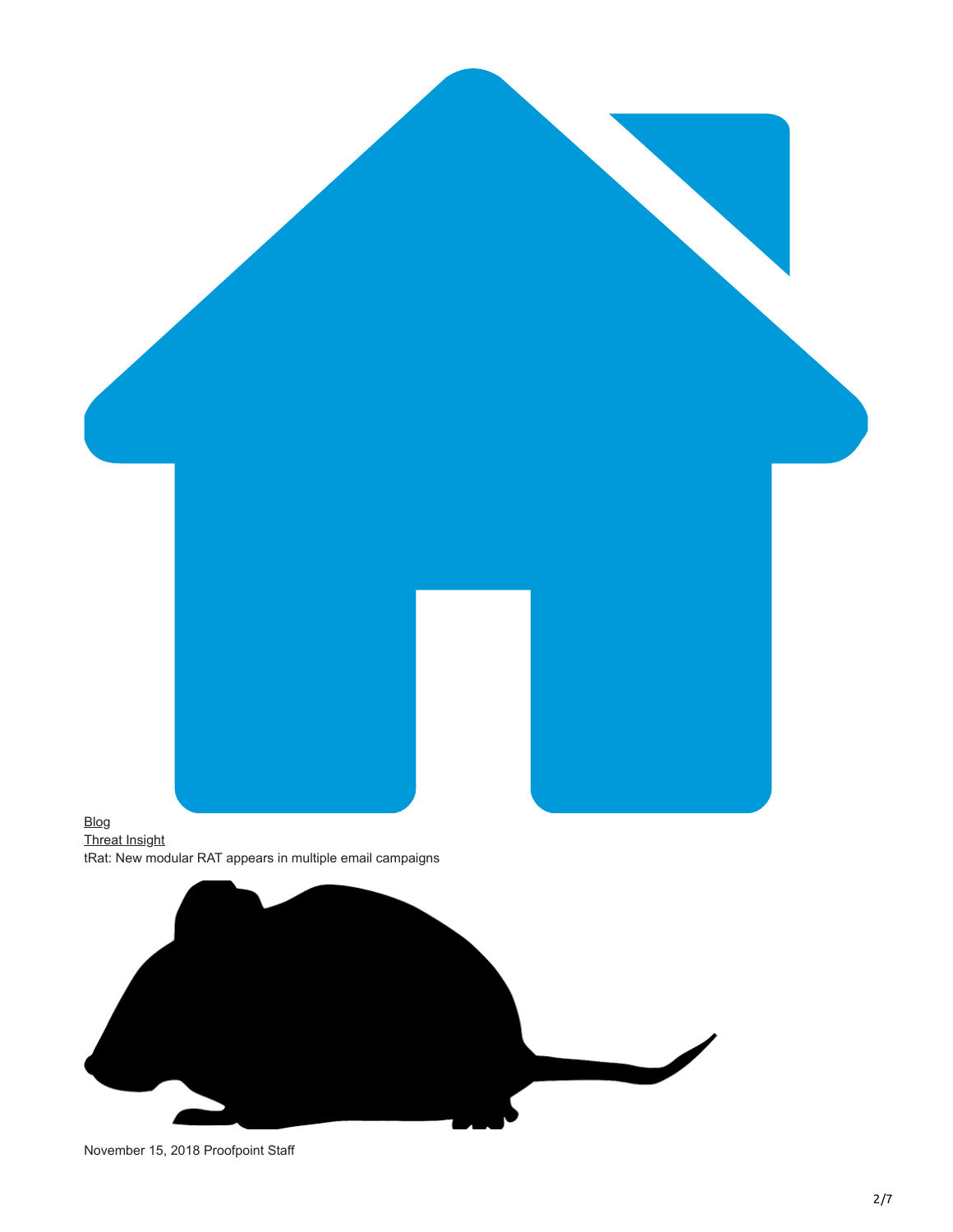# **Overview**

[TA505](https://www.proofpoint.com/us/threat-insight/post/threat-actor-profile-ta505-dridex-globeimposter) is one of the most prolific actors Proofpoint tracks. The group was responsible for hundreds of Dridex campaigns beginning in 2014 and massive Locky campaigns in 2016 and 2017, many of which involved hundreds of millions of malicious messages distributed worldwide. More recently, the group has been distributing a variety of remote access Trojans (RATs), among other information gathering, loading, and reconnaissance tools, including a previously undescribed malware we have dubbed tRat. tRat is a modular RAT written in Delphi and has appeared in campaigns in September and October of this year (one of them by TA505). In this blog we discuss the components of these campaigns and provide a brief analysis of the malware.

### **Campaigns**

On September 27, 2018, Proofpoint detected an email campaign in which malicious Microsoft Word documents used macros to download a previously undocumented RAT. The documents abused the Norton brand, with the document names and embedded image suggesting that they were protected by a security product. Subject lines on the messages reinforced the social engineering, stating "I have securely shared file(s) with you." Enabling the embedded macros installed tRat. This particular campaign was spread by an unattributed actor, as was an apparently related campaign on September 29 that used a TripAdvisor lure (Figure 2).



*Figure 1: Lure document from campaign on September 27, 2018, using stolen branding and social engineering to trick recipients into enabling malicious macros*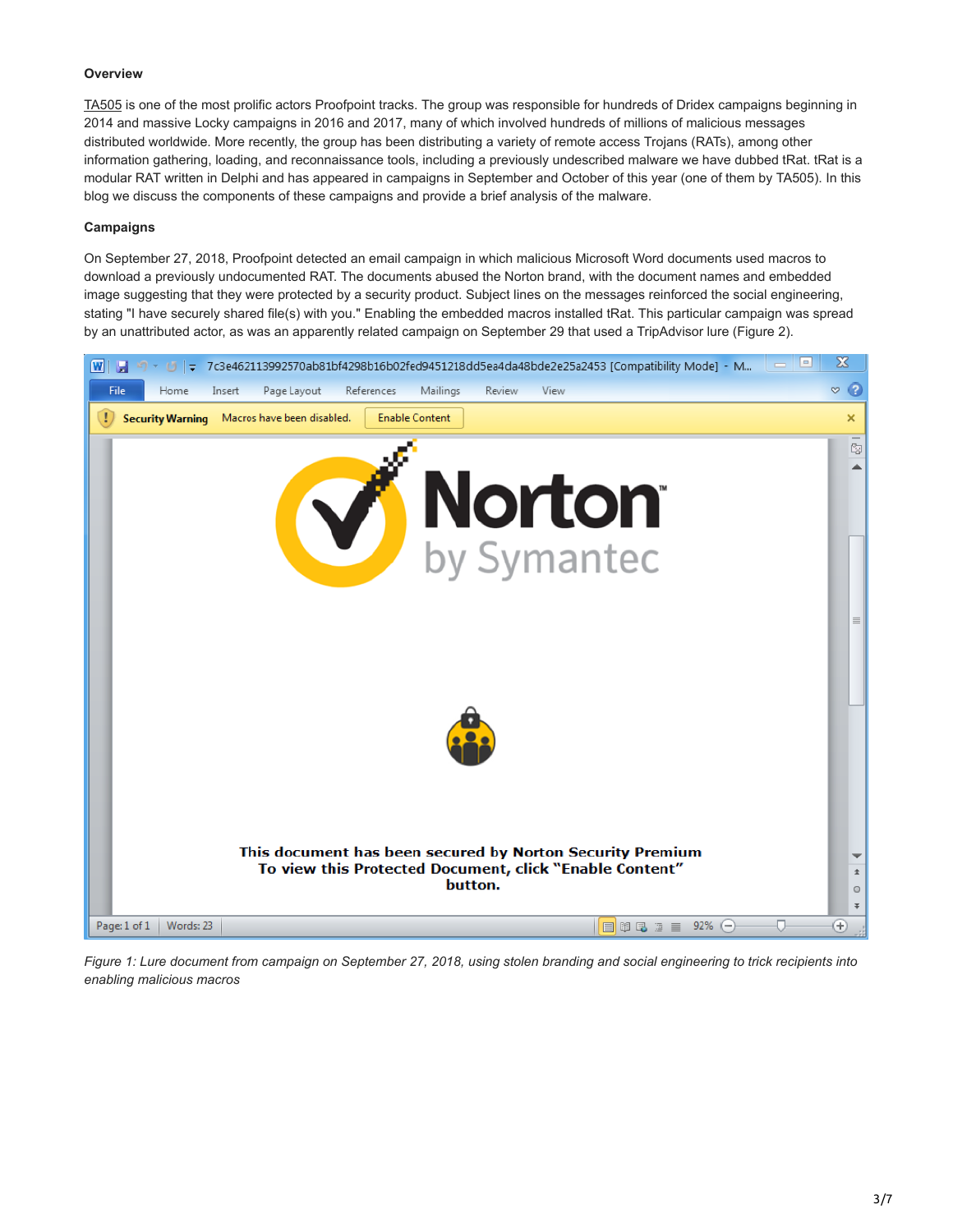

*Figure 2: TripAdvisor lure used in a September 29, 2018, campaign, again using stolen branding and social engineering to trick users into enabling macros*

On October 11, we observed another email campaign distributing tRAT, this time by TA505. This campaign was more sophisticated, using both Microsoft Word and Microsoft Publisher files, and varying subject lines and senders. This campaign appeared to target users at commercial banking institutions.

In this campaign, messages bearing malicious Microsoft Publisher documents purported to be from "Invoicing", with various sending addresses. Example subject lines were "Inovice (sic) [random digits] - [random digits]" and had attachments with names such as "inv-399503-03948.pub". Alternatively, the emails with malicious Microsoft Word attachments appeared to be be from "Vanessa Brito" with various actual sending addresses. Attachments were named "Report.doc" in these messages, with example subject lines such as "Call Notification - [random digits] - [random digits]

Figure 3 shows a sample email: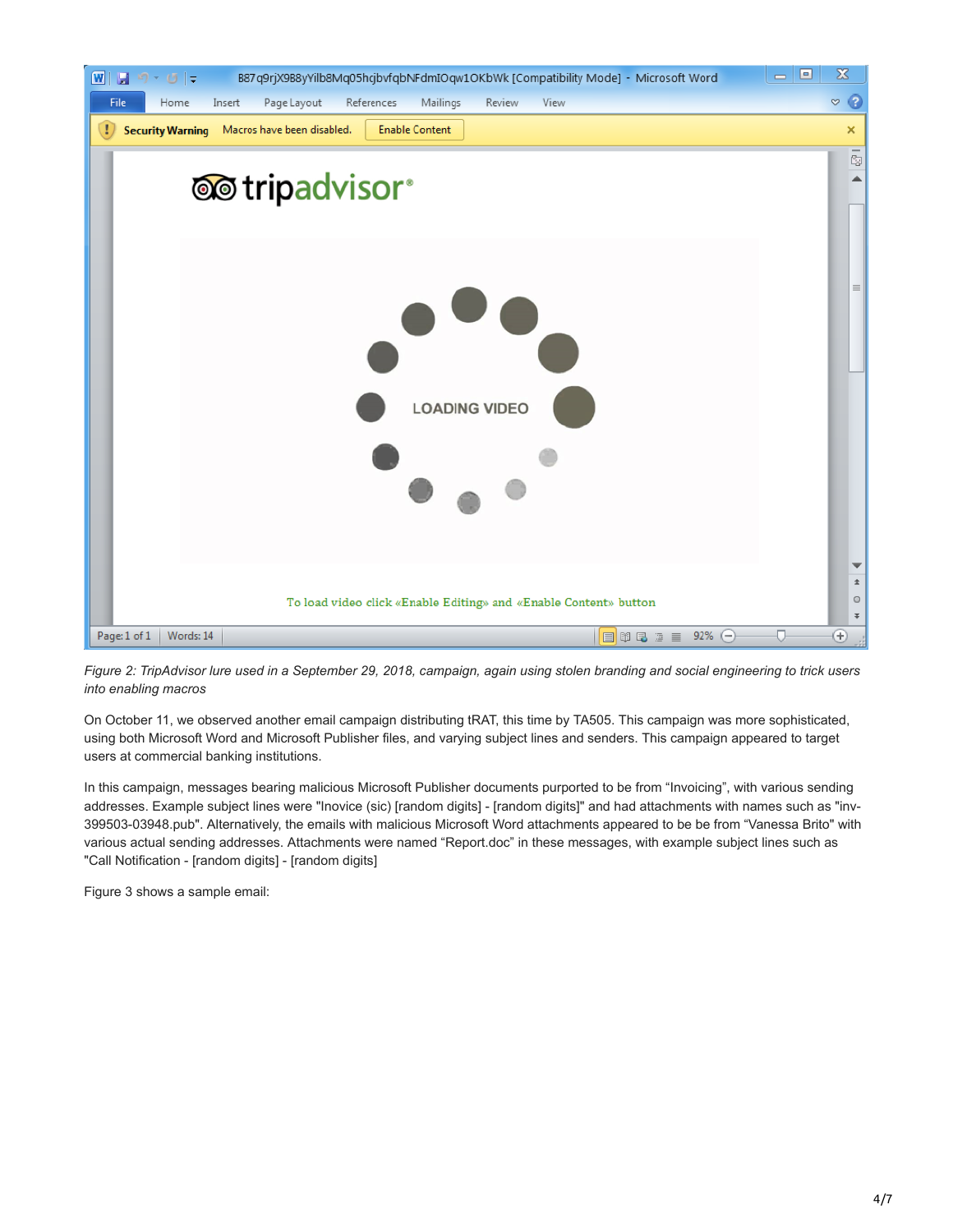|                                                                             | → 1 → 1 → 2 + 2 + Call Notification - 06744 - 3620017781 - Message (Plain Text) |       | $\boldsymbol{\Sigma}$<br>▣<br>$\qquad \qquad \blacksquare$ |  |  |
|-----------------------------------------------------------------------------|---------------------------------------------------------------------------------|-------|------------------------------------------------------------|--|--|
| File                                                                        | Message                                                                         |       | $\circ$ $\circ$                                            |  |  |
| From:                                                                       |                                                                                 | Sent: | Thu 10/11/2018 1:39 AM                                     |  |  |
| To:                                                                         |                                                                                 |       |                                                            |  |  |
| Cc:                                                                         |                                                                                 |       |                                                            |  |  |
| Subject:                                                                    | Call Notification - 06744 - 3620017781                                          |       |                                                            |  |  |
| Message   E Report.doc (83 KB)                                              |                                                                                 |       |                                                            |  |  |
| $\overline{5}$<br>Your report has been sent as an attached DOC report.<br>∸ |                                                                                 |       |                                                            |  |  |
|                                                                             |                                                                                 |       | ▼                                                          |  |  |
|                                                                             |                                                                                 |       |                                                            |  |  |

*Figure 3: Sample email from campaign on October 11, 2018*

In all cases, the attachments contained macros that, when enabled, downloaded tRat.



*Figure 4: Sample lure document from October 11, 2018*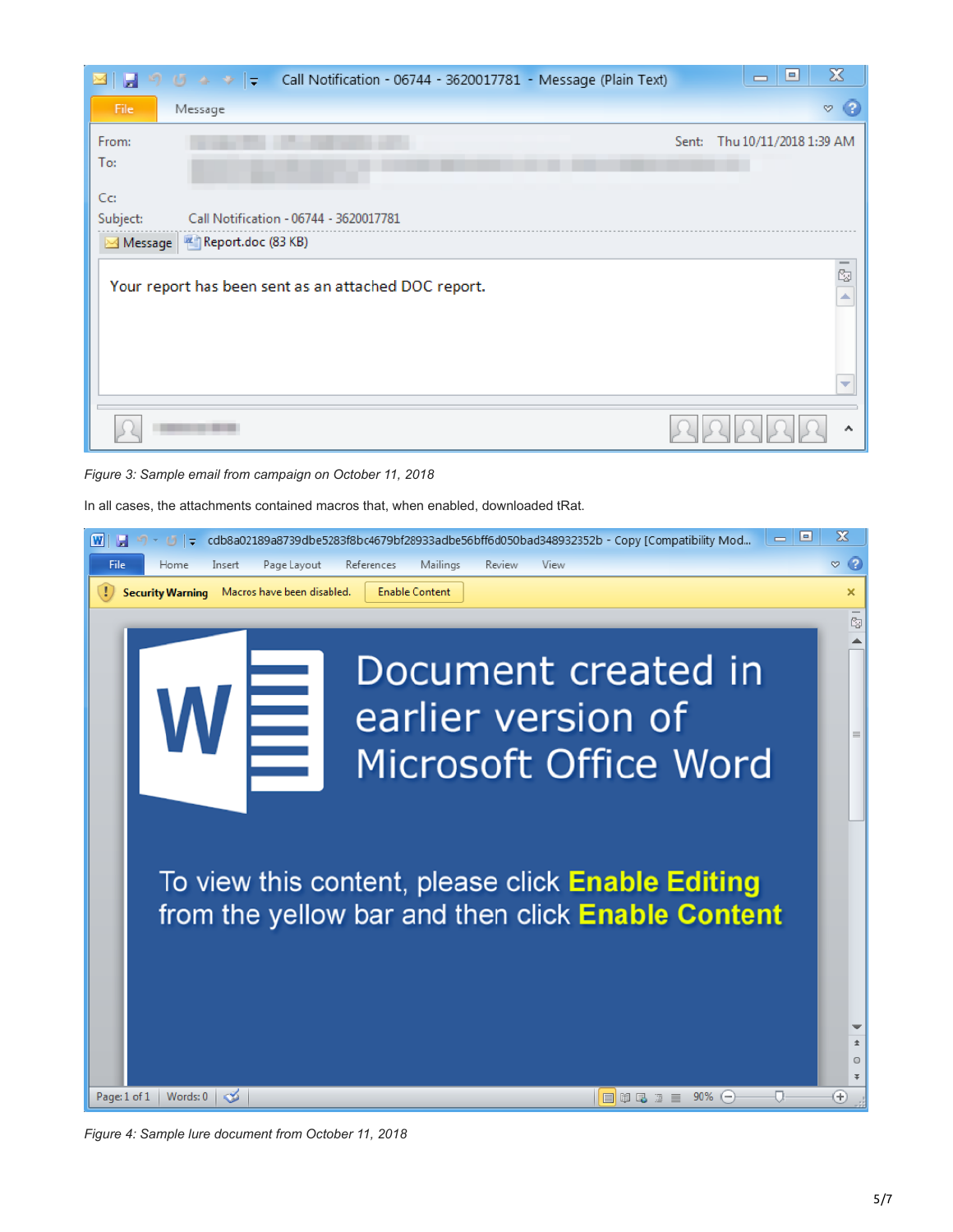# **Analysis**

While we continue to analyze this malware, we have established the functioning of a number of features. In the analyzed sample, tRat achieves persistence by copying the binary to:

C:\Users\<user>\AppData\Roaming\Adobe\Flash Player\Services\Frame Host\fhost.exe

Next, tRat creates a LNK file in the Startup directory that executes the binary on startup:

C:\Users\<user>\AppData\Roaming\Microsoft\Windows\Start Menu\Programs\Startup\bfhost.lnk

Most of tRat's important strings are stored encrypted and hex-encoded. A Python script is available [1] on our Github that can be used to decrypt its strings.

tRat uses TCP port 80 for command and control (C&C) communications; data are encrypted and transmitted hex-encoded. To generate the decryption key, tRat concatenates three strings and the result is uppercase hex-encoded. The strings from the analyzed sample are shown below:

- 1. "Fx@%gJ\_2oK"
- 2. "AC8FFF33D07229BF84E7A429CADC33BFEAE7AC4A87AE33ACEAAC8192A68C55A6"
- 3. "&LmcF#7R2m"

It is currently unclear whether these strings change from sample to sample. In addition to generating a key, tRat uses a 1536-byte table in the decryption process. As of this writing, we were not able to ascertain the meaning of all elements of the table or determine if it changes. However, we were able to determine that decryption involves XORing various values from the table with the encrypted data. The table indexes are based on the key value, derived as described above. The table [2] from the analyzed sample and a Python script [3] is available on our Github that can be used to decrypt the communications.

tRat's initial phone-home network request is called "AUTH\_INF". A decrypted example looks like:

MfB5aV1dybxQNLfg:D29A79D6CD2F47389A66BB5F2891D64C8A87F05AE3E1C6C5CBA4A79AA5ECA29F8E8C8FFCA6A2892B8B6E

This string contains two substrings separated by a ":". The first substring is a hardcoded identifier stored as an encrypted string. The second substring contains encrypted system data as shown below:

#### FASHYEOHAL/nXAiDQWdGwORzt:3A176D130C266A4D

These data contain the computer name of the infected host, the system username and the tRat bot ID, although we have not yet determined how the bot ID is generated.

In response to the AUTH\_INF phone-home, the C&C will respond with "[P]" or a command list. If tRat receives "[P]," it sends "[G]" in reply. While this appears to operate like a command poll, the precise format of the command list, commands, and module data are unknown. Currently, we believe that the only supported command in the loader is "MODULE," which contains at least a module name and export name. To receive a module, tRat performs the following sequence of actions:

- Send "[GET\_MODULE]"
- If "[WAIT\_FOR\_AUTH\_INF]" is received, send AUTH\_INF data
- If "[WAIT\_FOR\_MODULE\_NAME]" is received, send module name
- The response could be one of the following:
	- "[ERR\_MODULE\_NOT\_FOUND]"
		- "[ACCESS\_DENIED]"
		- Module length
- If module length is received, send a "[READY]"
- Receive module
- The module itself is encrypted similarly to the C&C communications, but appears to use different keys that are sent with the module
- Once decrypted, the modules are loaded as a DLL and executed using the received export name

Currently we have not observed any modules delivered by a C&C, so we are unsure of what functionality they might add.

# **Conclusion**

TA505, because of the volume, frequency, and sophistication of their campaigns, tends to move the needle on the email threat landscape. It is not unusual for the group to test new malware and never return to distributing it as they have with BackNet, Cobalt Strike, Marap, Dreamsmasher, and even [Bart](https://www.proofpoint.com/us/threat-insight/post/New-Bart-Ransomware-from-Threat-Actors-Spreading-Dridex-and-Locky) during their ransomware campaigns. However, we observe these new strains carefully